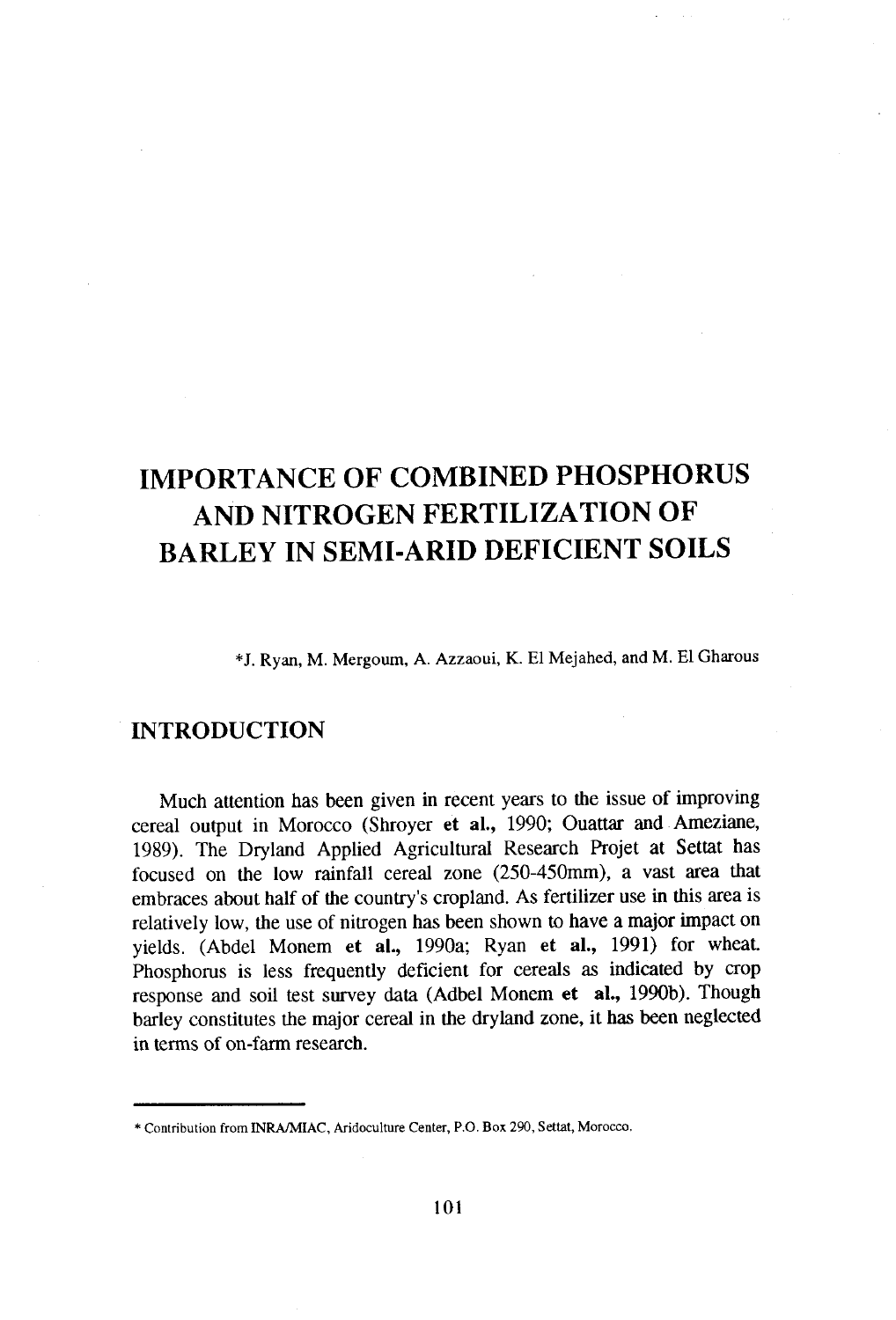A recent trial near Settat (Ryan et al., 1990) clearly demonstrated the extent to which barley responds to applied  $N$  in a shallow barley-growing soil, typical of the chaouia region; with five cultivars, yield were mores than doubled by using 80-120 kg N/ha. Another concurrent trials at the same site indicated that barley showed an even greater relative response to applied p than either wheat or triticale (Azzaoui et al., 1990). Because of the logistical difficulty of obtaining sties low in both N and P, on-farm trials in recent years have dealt with both elements separately (Ryan and Matar, 1990) using an adequate rate of the altematve element as a non-variable factor. However, in order to make efficient and economic fertilizer recommendations to farmers, it is important to know to what extent responses of one element are influenced by those of the other when both are deficient in the soil.

# MATERIALS AND METHODS

The sites for this on-farm trial were adjacent to Settat in the more favorable rainfall zone (386 mm) and about 70 km south near Skhour Rehamna (270 mm). The soil types were representative of these respective cereal-growing areas. Actual rainfall for the season was lower than normal (277 mm Settat, 225 mm Skhour Rehamna) but was well-distributed, especially at critical growth periods, i.e., no rain in November, above average in December, none in January, but above average in February and March. The fields chosen were low in both N and P, i.e., 2.8 ppm  $NO<sub>3</sub>$ -N at Settat and 2.0 ppm at Skhour Rehamna, while values for NaHCO<sub>3</sub>=P were 4.0 and 3.1ppm, respectively.

After disc-harrowing the field plots  $(4 \times 5 \text{ m})$  were laid out in triplicate in a split-plot design with N the main plot and P the sub-plot. Then fertilizers were hand-broadcasted, with N  $(0, 30, 60, 90, 120 \text{ kg/ha})$  as ammonium nitrate and P (0, 10, 20, 30 kg/ha) as triple superphosphate. A barley cultivar, Arig-8, was hand-broadcasted at 132 kg/ha and mixed in with a disc harrow along with the fertilizer (Nov. 28 at Settat, and Dec. 4 at Skhour Rehamna).

During the subsequent growing period, weeds were controlled at Settat by conventional spraying with "Certrol H". The Skhour Rehamna site was practically weed-free. At maturity the crop was hand-harvested (May 24 Settat, June 4 Skhour Rehamna). Total biomass and grain yields were recorded along with grain N content and kernel weight.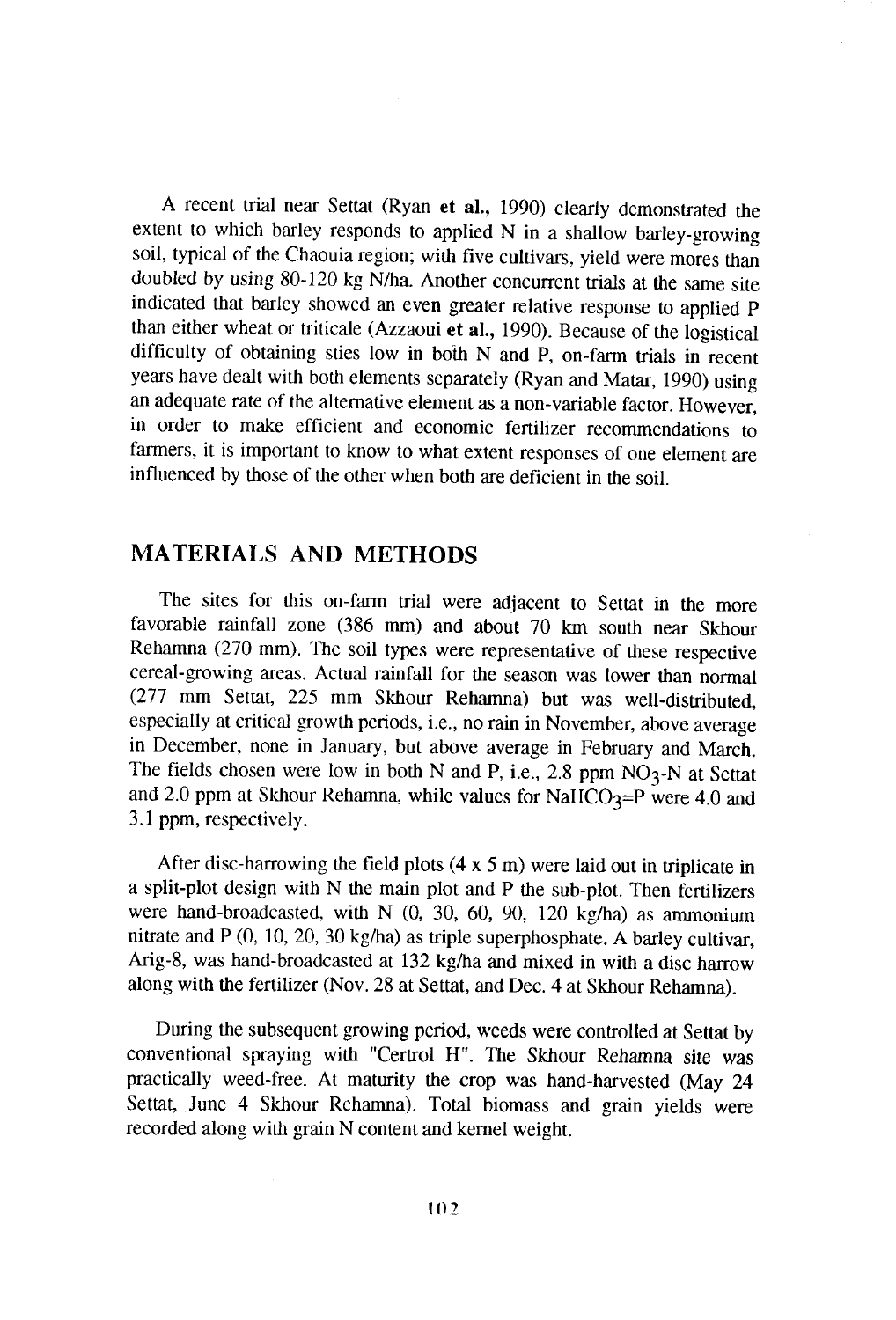## RESULTS

Not surprisingly, the main factors N and P, had individual overall significant effects on yield and quality parameters for the most part at both locations. with biomass and grain yields from the unfertilized plots being the sarne at both Settat and Skhour Rehamna (Table 1), responses were significant up to 90 kg N/ha and of a greater magnitude at the more favorable Settat site; at both sites, each 30 kg N increment produced a significant yield increase up to 90 kg/ha. However, N had little or no effect on grain N content at Settat, but the higher N rates (90 and 120 kg/ha) significantly increased grain N% at Skhour Rehamna. Similarly, kernel weight was differentially influenced at these sites, with no effect at Settat but with a tendency for kernel weight to decrease with increasing N rates at Skhour Rehamna.

It is interesting to comparc the relative (actual yield/control yield x 100) biomass responses to each element applied without the other at the two sites (Fig. 1). Nitrogen consistently increased yield at Settat to 90 kg/ha, where yields were double those of the non-fertilized control, but tended to decrease ât the higher (120 kg) rate. Responses did not exceed 407c at ùe drier Skhour Rehamna site. Phosphorus responses at Settat were lower than those for N and were marginally higher than at Skhour Rehamna ; maximum responses were less than  $40\%$ .

Given the low levels of available P at both locations, both responded to applied P. Biomass and grain yields were increased by each l0 kg increment up to 20 kg/ha (Table 2). However, unlike N, addition of P had no effect on either grain N content or kemel weight at either location.

Of major concern in this study was the interaction between N and P or differential responses at varying levels of the other element. These effects were significant and are illustrated for biomass yield (Table 3) which essentially followed a similar pattern as for grain yield. Without N, the addition of increasing P levels had little effect on biomass yields at either site; with no added P, responses to N were, however, much higher. Consequently, responses to N were enhanced by increasing P levels. Thus highest yields were observed at the 120 kg N rate with 30 kg P at Settat, but with 90 kg N/ha and 30 kg P/ha at Skhour Rehamna.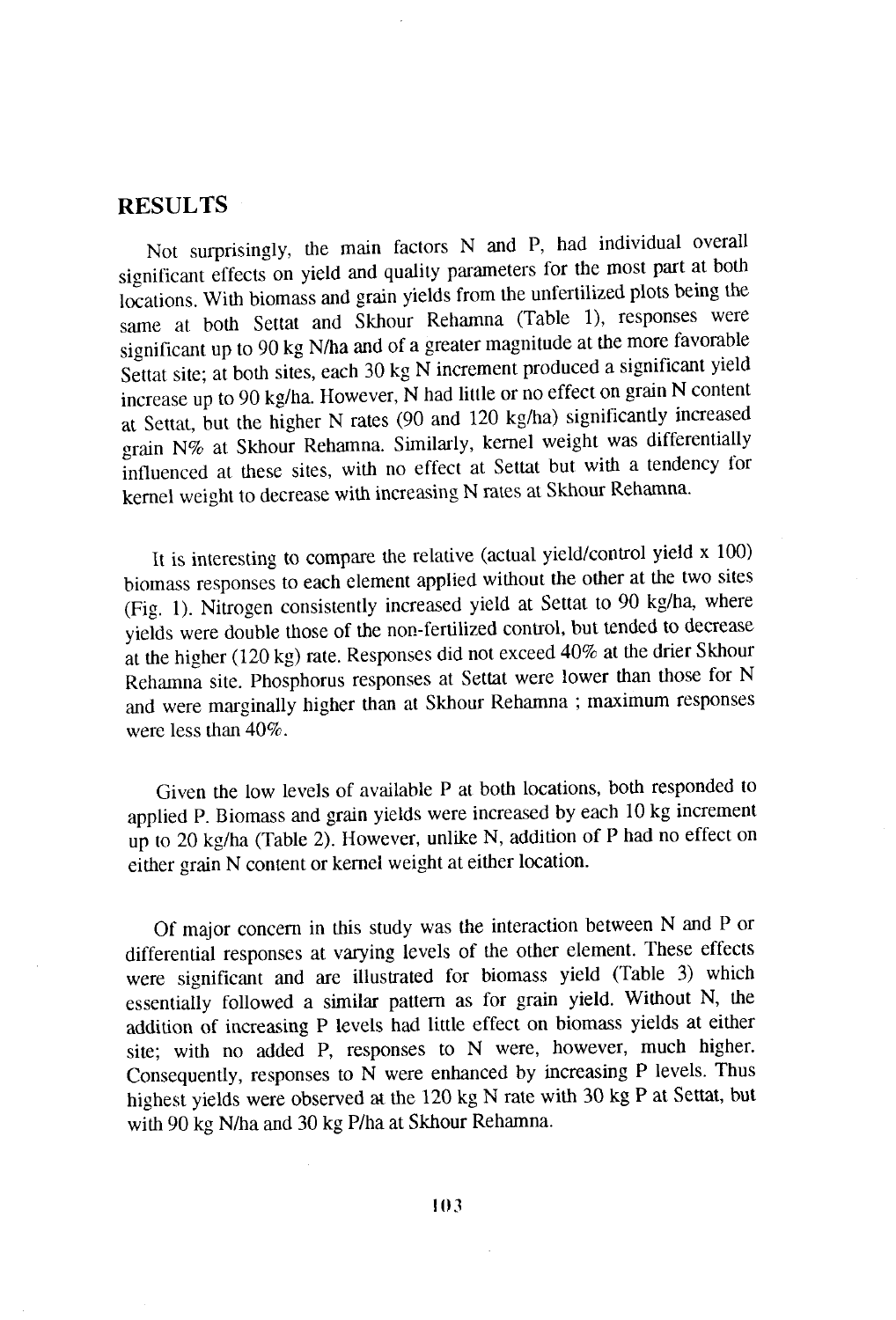|          | <b>Biomass</b> |                                                          | Grain            |                  | N Content         |                   | Kernel Weight  |      |
|----------|----------------|----------------------------------------------------------|------------------|------------------|-------------------|-------------------|----------------|------|
| Nitrogen | S.             | S.R.                                                     | S.               | S.R.             | S.                | S.R.              | S.             | S.R. |
| kg/ha    |                | ------------ tons/ha ----------- --------- $\%$ -------- |                  |                  |                   |                   | $-$ g/1000 $-$ |      |
| 0        | 2.9d           | 3.0 <sub>d</sub>                                         | 0.9d             | 1.0d             | 1.21a             | 1.11 <sub>b</sub> | 40             | 44a  |
| 30       | 3.8c           | 3.8c                                                     | 1.2c             | 1.3c             | 1.00 <sub>b</sub> | 1.21 <sub>b</sub> | 40             | 42ab |
| 60       | 4.9h           | 4.3 <sub>b</sub>                                         | 1.6 <sub>b</sub> | 1.4 <sub>b</sub> | 1.09ab            | 1.22 <sub>b</sub> | 39             | 37c  |
| 90       | 5.9a           | 4.8a                                                     | 1.8a             | 1.6a             | 1.05ab            | 1.60a             | 40             | 39b  |
| 120      | 6.2a           | 4.6a                                                     | 1.9a             | 1.5a             | 1.18a             | 1.70a             | 40             | 38bc |

Table 1. - Mean effects of nitrogen application rates on barlev parameters at two sites2

<sup>1</sup> Within columns, means with different letters are significantly different.<br>
<sup>2</sup> S. = Settat; S.R. = Skhour Rehamna

|  | Table 2. - Mean <sup>1</sup> effects of phosphorus application rates on barley |
|--|--------------------------------------------------------------------------------|
|  | parameters at two sites $^2$                                                   |

|            | <b>Biomass</b>                                                |                  | Grain            |                  | N Content         |      | Kernel Weight |      |
|------------|---------------------------------------------------------------|------------------|------------------|------------------|-------------------|------|---------------|------|
| Phosphorus |                                                               |                  |                  |                  |                   |      |               |      |
|            | S.                                                            | S.R.             | S.               | S.R.             | S.                | S.R. | S.            | S.R. |
| kg/ha      | ------------ tons/ha -----------     --------- $\%$ --------- |                  |                  |                  |                   |      | $- g/1000 -$  |      |
| 0          | 3.7c                                                          | 3.2c             | - 1.1d           | 1.1c             | 1.11ab            | 1.42 | 38b           | 40a  |
| 10         | 4.6b                                                          | 4.1 <sub>b</sub> | 1.4c             | 1.4 <sub>b</sub> | 1.12ab            | 1.37 | 40ab          | 41a  |
| 20         | 5.2a                                                          | 4.5a             | 1.6 <sub>b</sub> | 1.5ba            | 1.15a             | 1.37 | 41a           | 38a  |
| 30         | 5.5a                                                          | 4.7a             | 1.7a             | 1.6a             | 1.04 <sub>b</sub> | 1.31 | 40ab          | 41a  |
|            |                                                               |                  |                  |                  |                   |      |               |      |

 $1$ Within columns, means with different letters are significantly different.  $2s. = Settat; S.R. = Skour Rehamna$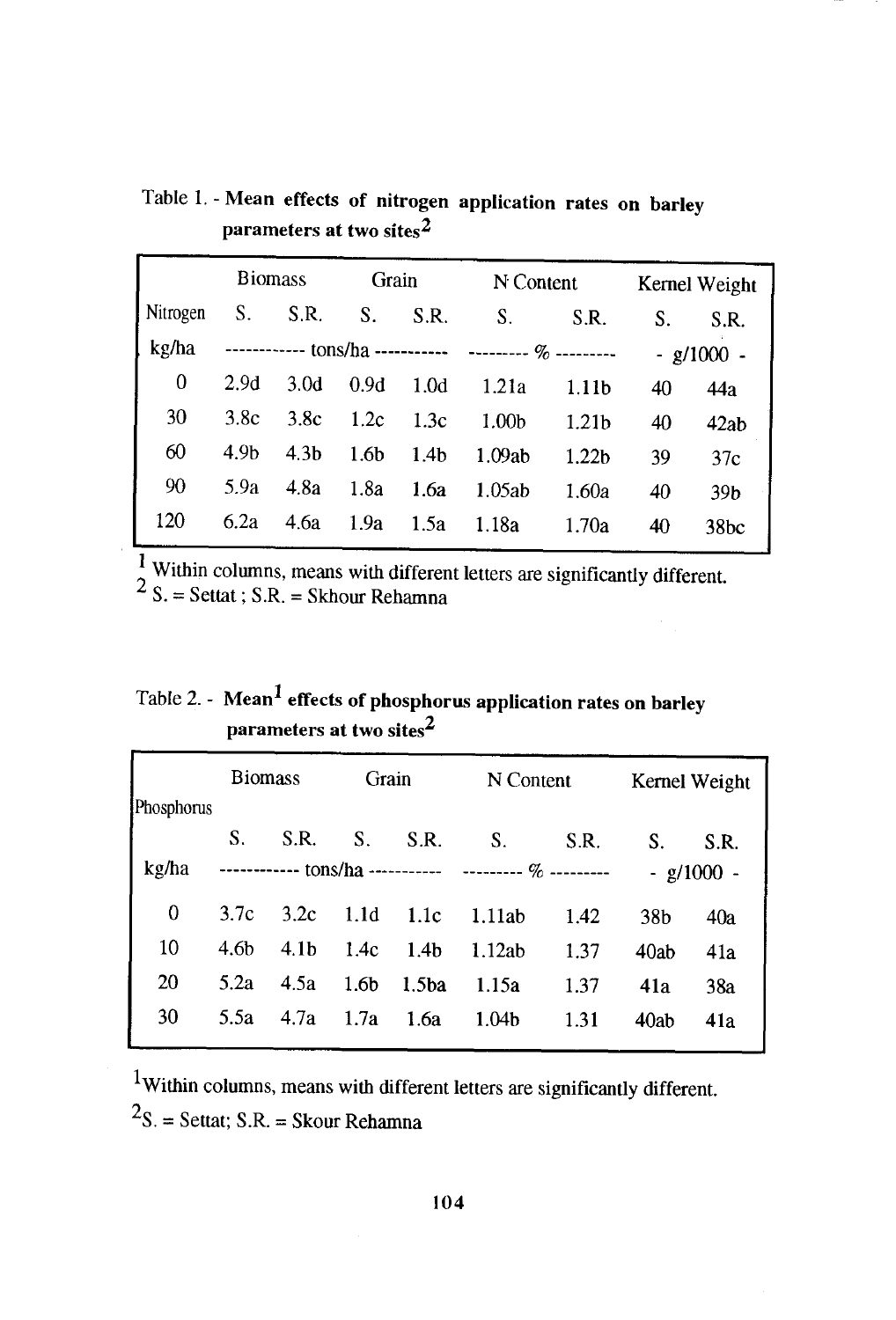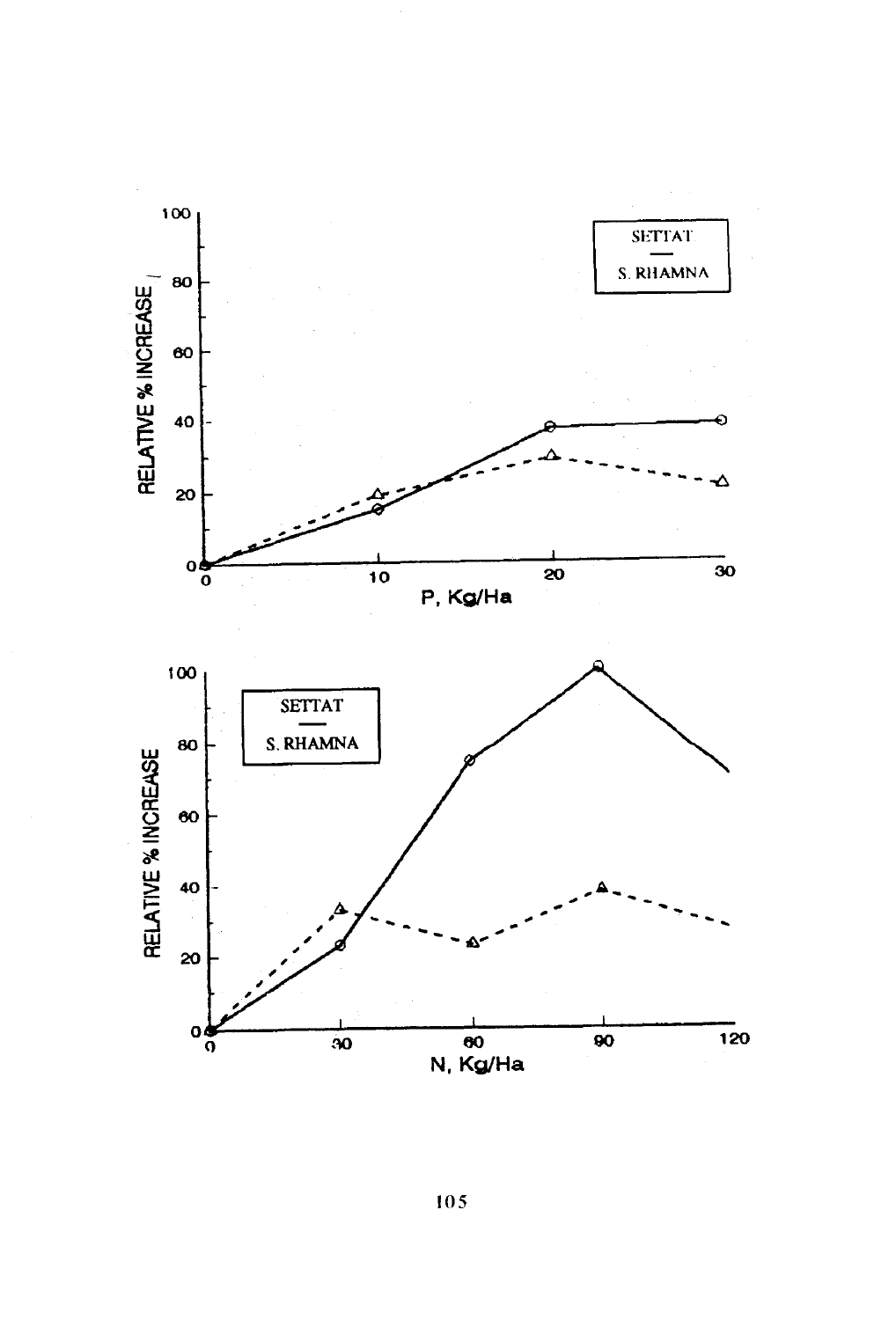#### DISCUSSION

since the mid 1980's applied field research in the setat area of chaouia has consistently demonstrated marked yield responses of wheat to N (Abdel Monem et al., 1990A ; Ryan et al., 1991). This trial underlined the responsiveness of barley as well. It also demonstrated that substantial yield increases can be obtained by using N in lower rainfall areas such as at Skhour Rehamna. However, the response curves suggest that N rates of 90 to 120 kg/ha could be profitably used in the Settat area. Considerably less would be advisable for the Skhour Rehamna area. Given the unreliability of rainfall with decreasing mean annual rate (Watts and El Mourid, 1988), responses to N in the lower rainfall areas are less predictable. while higher N rates may not always evoke yield responses, tie extra N may improve grain quality in terms of increased protein. Fertilization, however, seems to have no consistent effect on grain size thus test weights.

Given the fact that both soil were low in available p, the consistent response to applied P was not surprising. Responses generally coincided with those observed for a range of cereals at a deficient site near Settat (Azzaoui et al., 1990). However, there was little disparity between the sites with respect to P as opposed to N. Thus, the latter element is more sensitive to rainfall variation. Unlike N, the addition of P had no effect on grain protein, and similar to it, there was no effect on grain test weight.

The essence of this field study are found in Table 3, which illustrate clearly how response to N can be increased by adequate P fertilization when both are deficient. The key to profitable cereal production is judicious use of N and P based on soil tests and on potential yields and crop responses in different zones through the dryland area. Identifying these zones or recommendation domains is an essential step in eflicient fertilizer management. while appropriate testing procedures are established for dryland Moroccan soil conditions, what is now needed is a system of laboratories - public or private - to service the increased farmer demand for such services.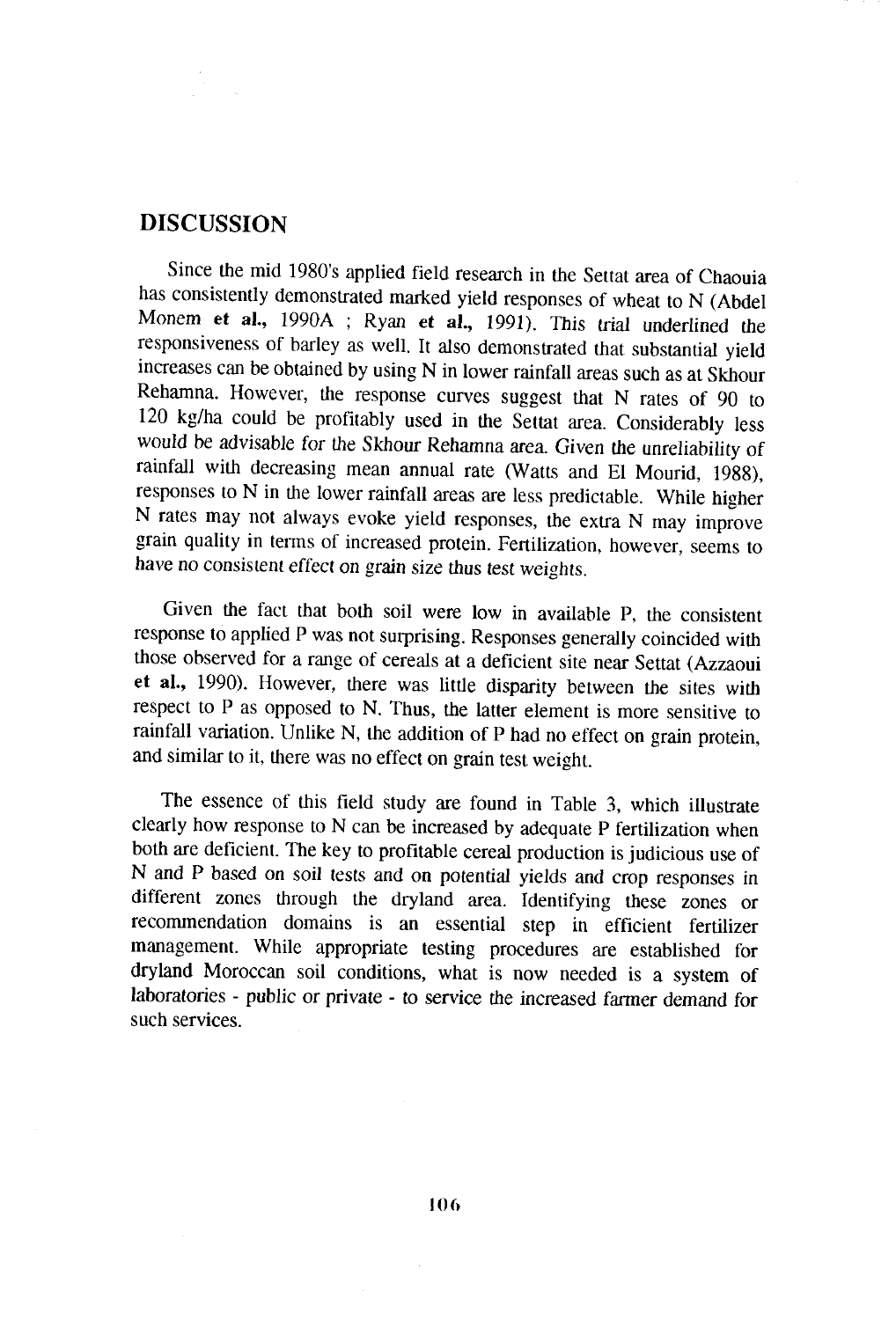|              |          | Settat |     |             |                | Skhour Rehamna |     |     |  |  |
|--------------|----------|--------|-----|-------------|----------------|----------------|-----|-----|--|--|
| Nitrogen     |          |        |     | kg/ha<br>Ρ, |                |                |     |     |  |  |
| kg/ha        | $\bf{0}$ | 10     | 20  | 30          | $\overline{0}$ | 10             | 20  | 30  |  |  |
| ------- t/ha |          |        |     |             |                |                |     |     |  |  |
| $\mathbf{0}$ | 2.4      | 2.8    | 3.3 | 3.3         | 2.6            | 3.1            | 3.4 | 3.2 |  |  |
| 30           | 2.9      | 3.8    | 3.9 | 4.6         | 3.4            | 3.4            | 4.2 | 4.3 |  |  |
| 60           | 4.2      | 4.4    | 5.2 | 5.7         | 3.2            | 4,4            | 4.6 | 5.0 |  |  |
| 90           | 4.8      | 5.9    | 6.3 | 6.7         | 3.6            | 4.7            | 5.2 | 5.7 |  |  |
| 120          | 4.1      | 6.2    | 7.2 | 7.4         | 3.3            | 4.8            | 4.9 | 5.6 |  |  |

Table 3. Interactions between N and P levels on barley biomass at two sites.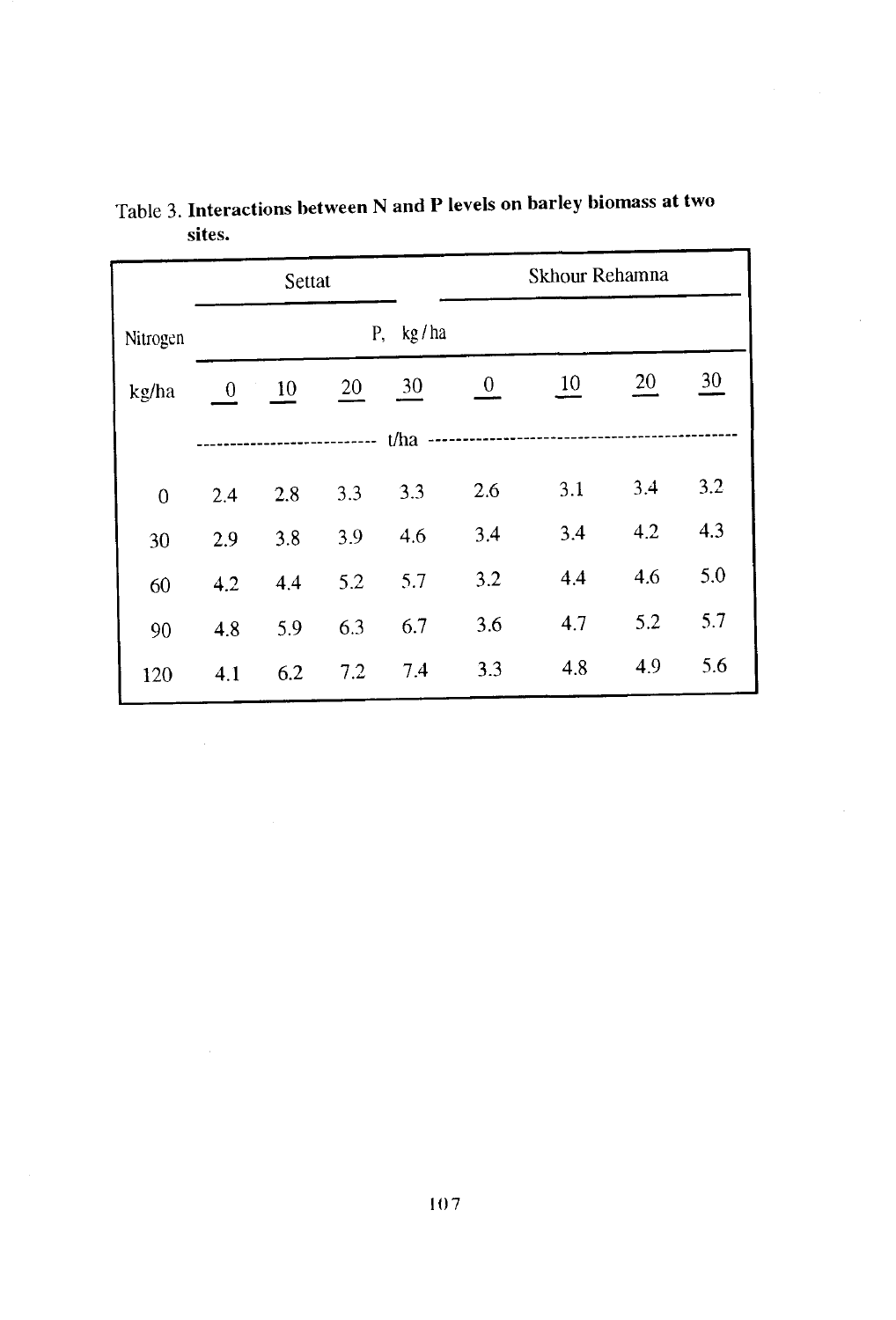### RESUME

La majorité des sols des zones arides et semi-arides ont été identifiées<br>déficients en azote. Des sols deficients en phosphore sont aussi présents mais<br>à une fréquence moins. Les essais sur la calibration des analyses du s azotés et phosphatés sur la culture de l'orge en zones arides et semi-arides.<br>Cinq doses d'azotes  $(0, 30, 60, 90, et 120 \text{ kg N/ha})$  et quatre doses de<br>phosphore  $(0, 10, 20, et 30 \text{ kg P/ha})$  ont été testées sur la variété d'orge

# ABSTRACT

Most soil test calibration srudies in the Dryland Applied Agricultural Research zone have addressed crop responses to nitrogen and phosphorus in separate trials. Suitable on-farm sites which are deficient in both N and P are difficult to find due to natural soil enrichment or buildup of residual available P from fertilizer use. Nevertheless, deficient fields in Settat and Skhour Rehamna involved combined N (0, 30, 60, 90, 120 kg/ha) and p (0, 70,20, 30 kg/ha) with a high-yielding barley cultivar (Arig-g) sown ar 132 kg seed/ha. Both N and P effects were significant for yield parameters. However, the effect of one was accentuated by that of the other. Yields were higher at the more favorable Settat siæ. There was no obvious effect on grain N and kernel weight. The results highlight the need for both N and p if both are deficient. while N is normally needed in most soils except those previously cropped to legumes and testing high in N, i.e., above 10 ppm  $NO<sub>3</sub>-N$ , soil testing can reliably indicate the status of P in any field before fertilizing decisions are made.

Key Words : Dryland Cereals, Soil Testins